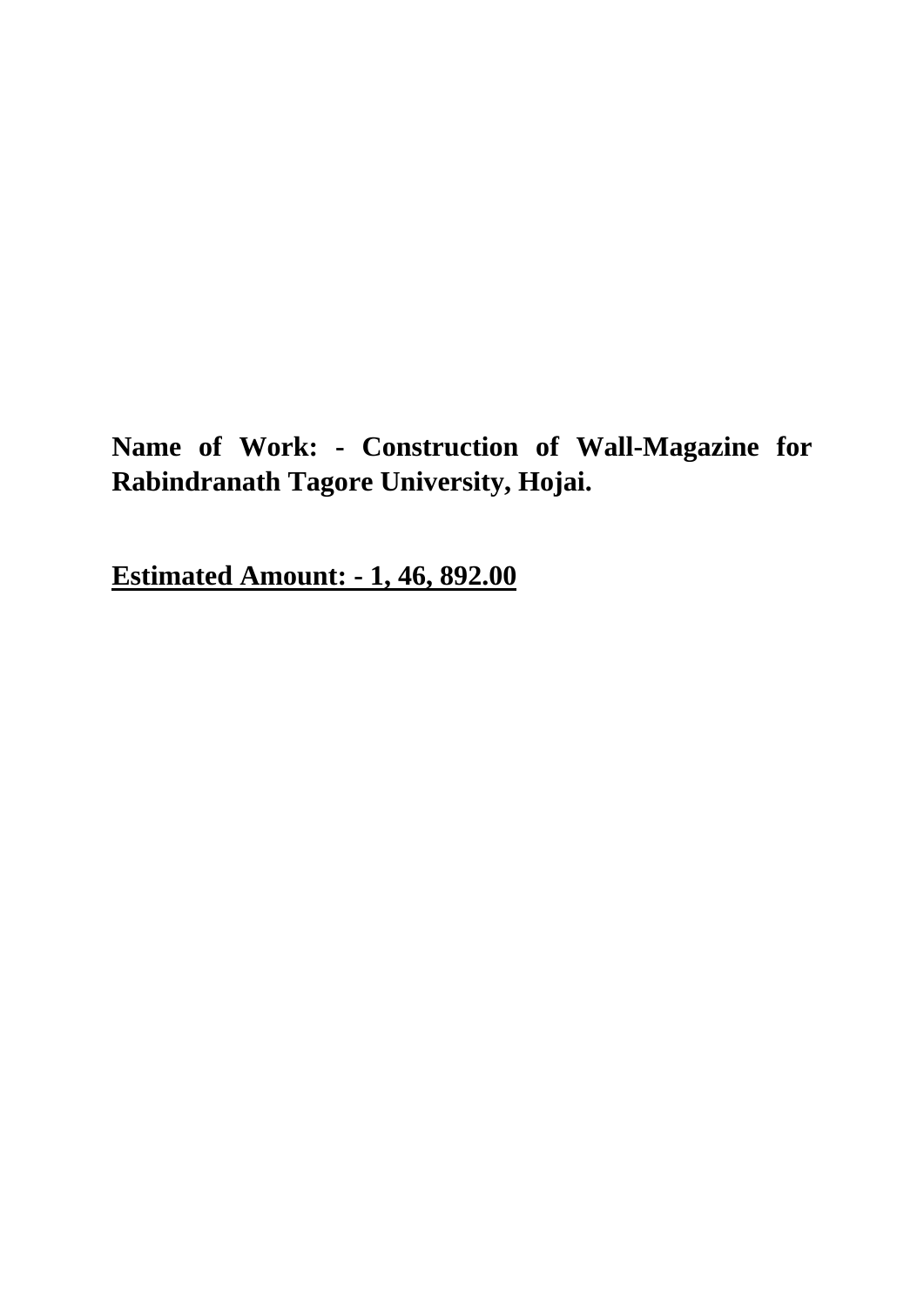Name of Work: - Construction of Wall-Magazine for Rabindranath Tagore University, Hojai.

Name of University: Rabindranath Tagore University, Hojai.

Estimated Amount: - 1, 46, 892.00

## **Estimate framed to show the probable cost of the above-mentioned work**

### **REPORT**

 This detailed Estimate amounting to Rs. 1, 46, 892.00 (Rupees One Lakh forty six thousand, eight hundred and ninety two) only has been prepared to show the probable cost of the work "Construction of Wall-Magazine for Rabindranath Tagore University, Hojai".

There is no wall Magazine in the University. Hence, considering its necessity and desired by the Students Union, the Authority of Rabindranath Tagore University proposed to construct the same.

Accordingly, the Estimate prepared with the following provisions:

- 1. Civil Works: One C.I. sheeted and R.C.C. wall Magazine of size (2.13X1.54) M with rolled aluminum shutters with glass provided.
- 2. Consultancy: A premium of 1% (one Percent) provided for preparing Drawing/Estimate etc. as required.

The estimate is prepared based on C.P.W.D. Schedule of rates for 2021. All works will be carried out as per C.P.W.D. General Specifications.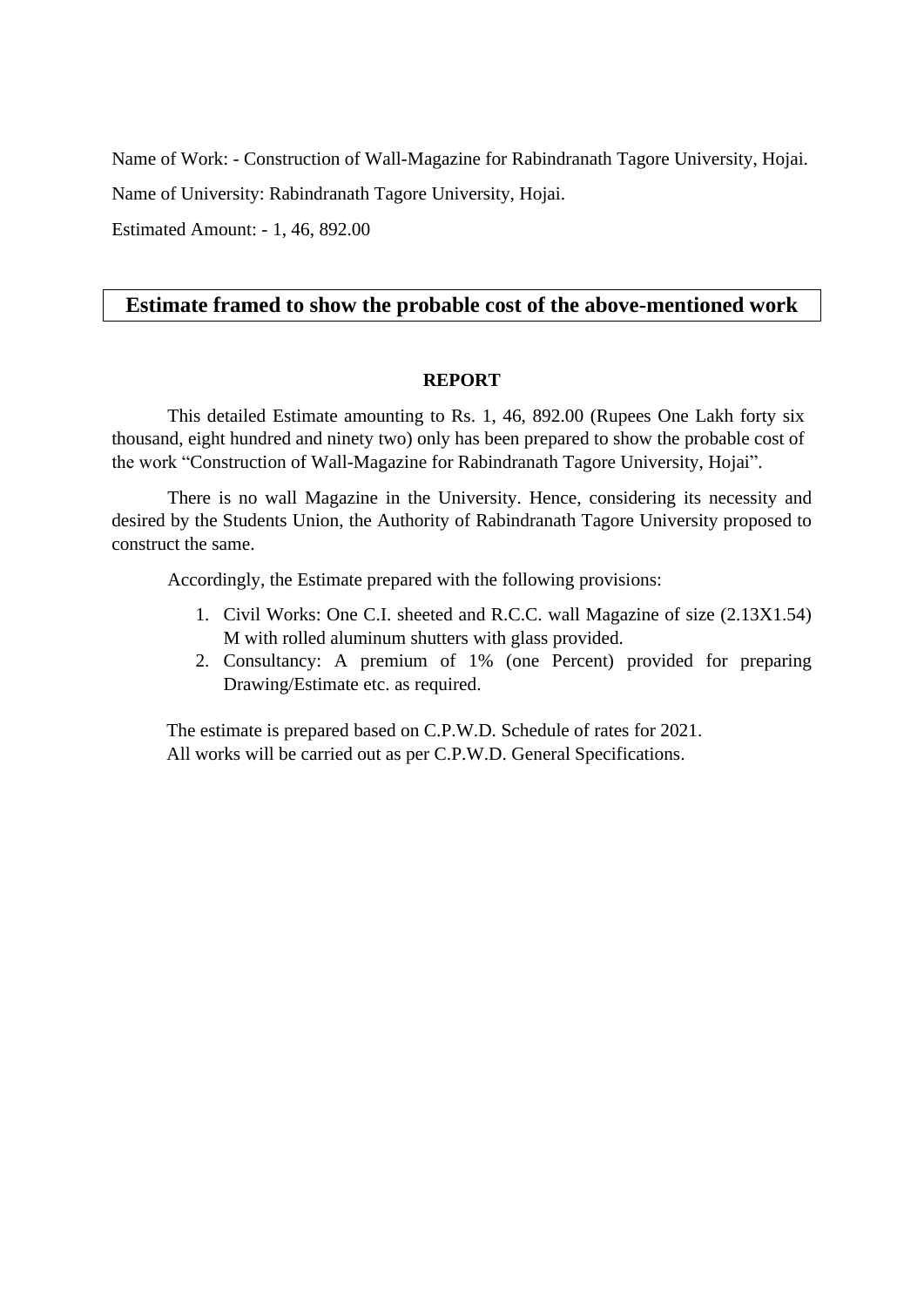Name of Work: - Construction of Wall-Magazine for Rabindranath Tagore University, Hojai.

## **ABSTRACT OF COST**

| 1. Civil Works                                                          | : Rs. $1,45,438.00$ |
|-------------------------------------------------------------------------|---------------------|
| 2. Consultancy 1% (During estimate and work supervision): Rs. 1, 454.00 |                     |

# **Grand Total: Rs. 1, 46,892.00**

(Rupees One Lakh forty six thousand, eight hundred and ninety two)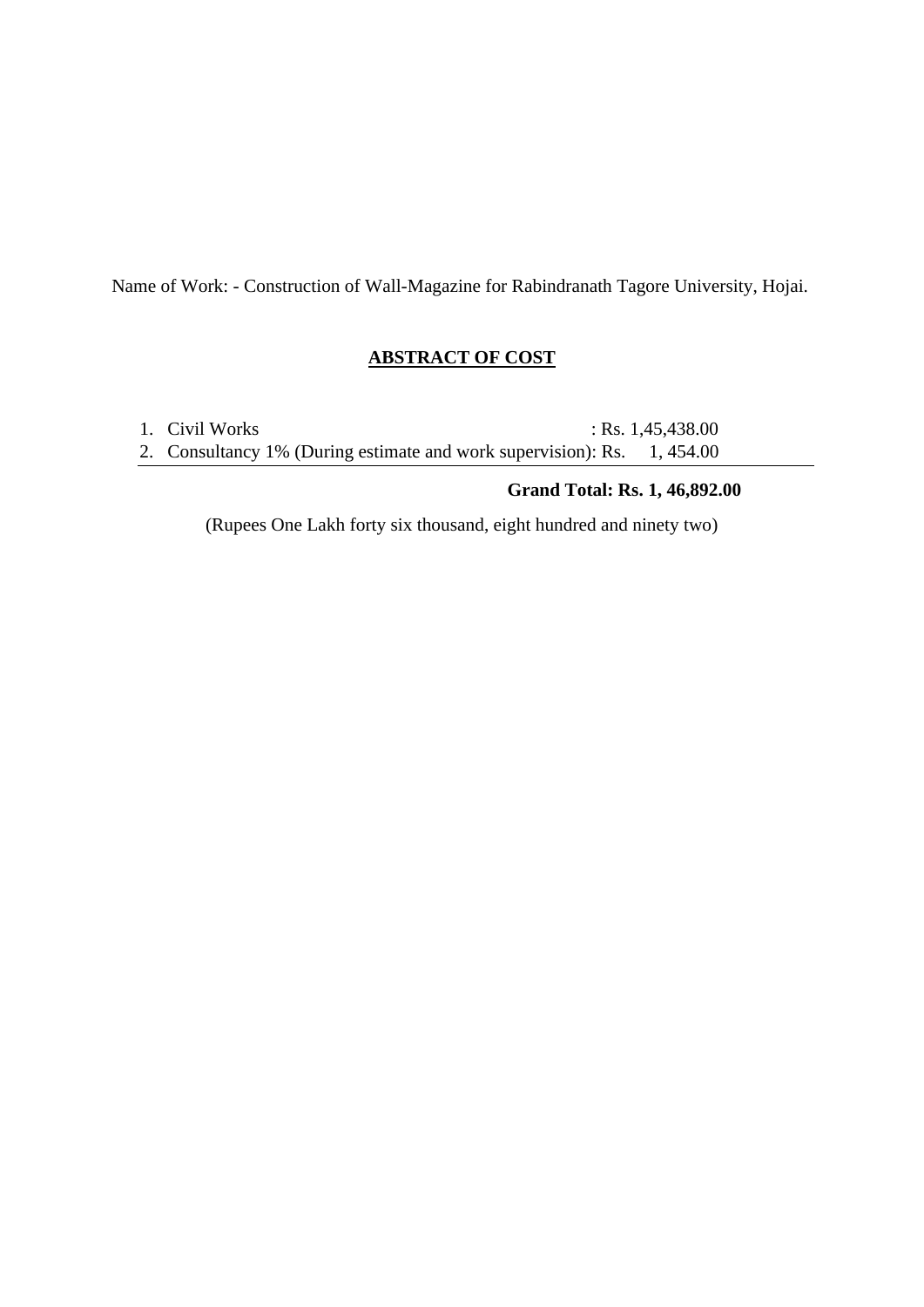Name of Work: Construction of Wall-Magazine for Rabindranath Tagore University, Hojai.

 $1/2.6$  : E/W in excavation in foundation trends

| 2.6.1           | : All kind of soil<br>$Post - 2x0.90x0.90x1.10$<br>$= 1.78$ m <sup>3</sup><br>P.B. - 1x1.88x0.50x0.25<br>$= 0.23 \text{m}^3$<br>$= 2.01 \text{m}^3$<br>Total |              |                      |
|-----------------|--------------------------------------------------------------------------------------------------------------------------------------------------------------|--------------|----------------------|
|                 | @ Rs. $205.45/m^3$                                                                                                                                           |              | Rs. 413.00           |
|                 | $2/4.1$ : Providing and laying C.C. work up tp P.L.                                                                                                          |              |                      |
| 4.1.5:1:3:6     |                                                                                                                                                              |              |                      |
|                 | $= 0.16m3$<br>$Post - 2x0.90x0.90x0.10$                                                                                                                      |              |                      |
|                 | @ Rs. $6.833.40/m^3$                                                                                                                                         |              | Rs. 1,093.00         |
|                 | $3/5.22$ : Providing reintracement                                                                                                                           |              |                      |
| 5.22.6: TMT bar |                                                                                                                                                              |              |                      |
|                 | Footing $(8\phi) - 2x2x7x0.90x0.39$                                                                                                                          | $= 9.82$ kg  |                      |
|                 | Post $(12\phi)$ - 2x4x3.85x0.89                                                                                                                              | $= 27.41$ kg |                      |
|                 | $P.B. (16\phi) - 1x4x2.63x1.58$                                                                                                                              | $= 16.62kg$  |                      |
|                 | Mid.bm $(12\phi) - 1x4x2.38x0.89$                                                                                                                            | $= 8.47$ kg  |                      |
|                 | Top bm $(10\phi)$ - 1x4x2.38x0.62                                                                                                                            | $= 5.90$ kg  |                      |
|                 | Post stim up(6 $\phi$ )- 2x18x1.00x0.22                                                                                                                      | $= 7.92$ kg  |                      |
|                 | P.B. Stim up(6 $\phi$ )-1x7x1.10x0.22                                                                                                                        | $= 4.11$ kg  |                      |
|                 | Mid. bm $(6\phi)$ – 1x15x1.00x0.22                                                                                                                           | $= 3.30$ kg  |                      |
|                 | Top bm(6 $\phi$ ) – 1x15x0.90x0.22                                                                                                                           | $= 2.97$ kg  |                      |
|                 | $-2x17x1.25x0.39$<br>Slabs $8 \phi$                                                                                                                          | $= 16.57$ kg |                      |
|                 | $Slabs 6 \phi - 2x3x2.38x0.22$                                                                                                                               | $= 3.14$ kg  |                      |
|                 | Side Walls $8 \phi - 2x11x1.25x0.39$                                                                                                                         | $= 10.72$ kg |                      |
|                 | Side Walls $6\phi - 2x3x1.50x0.22$                                                                                                                           | $= 1.98$ kg  |                      |
|                 | @ Rs. 89.65/kg                                                                                                                                               |              | <u>Rs. 10,662.00</u> |

**C.O. Rs. 12,168.00**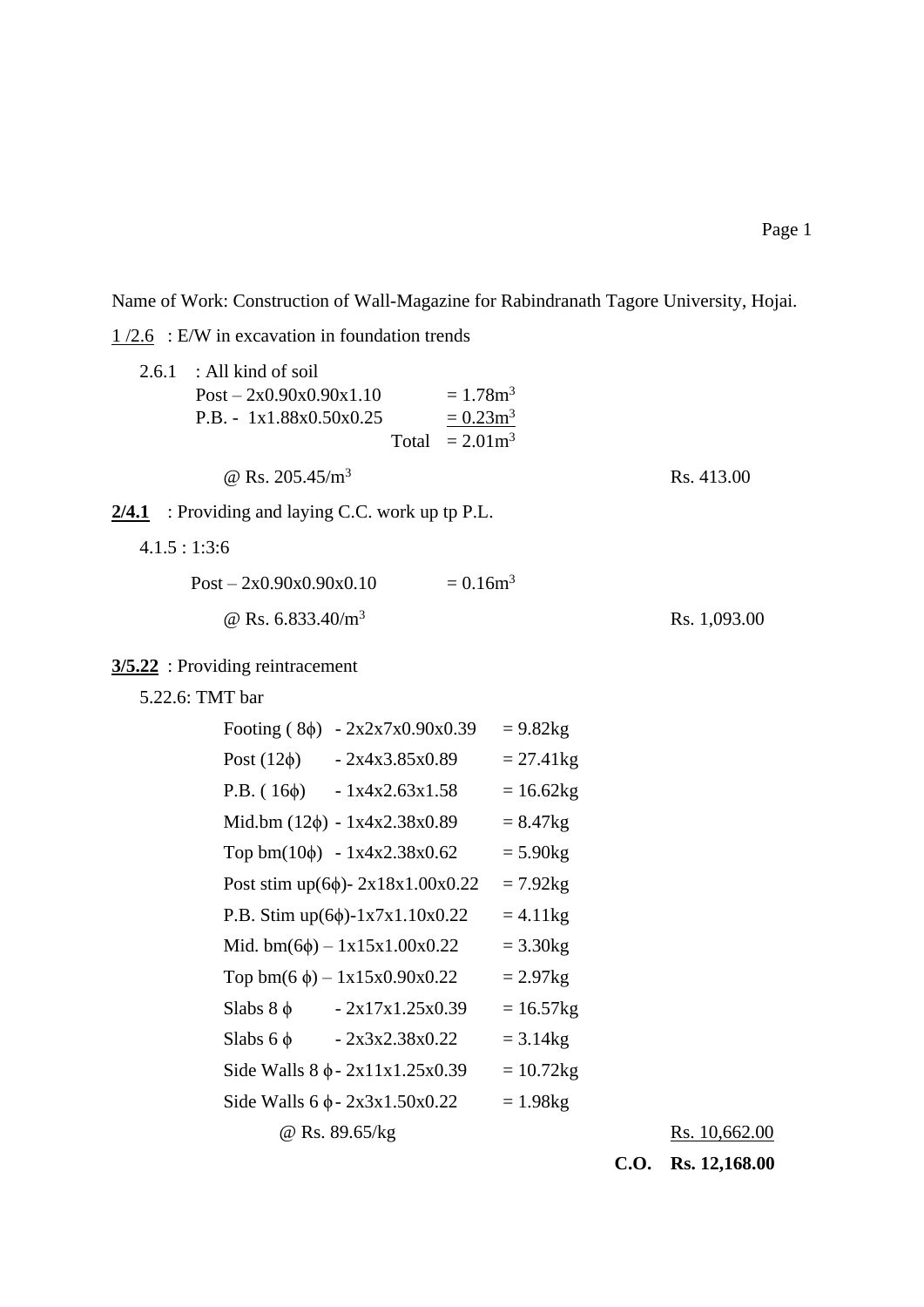Page-2

**B.F. Rs. 12,168.00**

|  |                                              |                          | $4/5.1$ : Providing R.C.C. works up to P.L. |                               |              |             |                     |
|--|----------------------------------------------|--------------------------|---------------------------------------------|-------------------------------|--------------|-------------|---------------------|
|  |                                              | 5.1.2:1:1.5:3            |                                             |                               |              |             |                     |
|  |                                              | Post: $2x0.75x0.75x0.30$ |                                             | $= 0.33 \text{m}^3$           |              |             |                     |
|  |                                              |                          | 2x0.50x0.50x0.70                            | $= 0.35 \text{m}^3$           |              |             |                     |
|  | P.B.:                                        | 1x1.63x0.25x0.30         |                                             | $=0.12m^3$                    |              |             |                     |
|  |                                              |                          |                                             | Total $= 0.80 \text{m}^3$     |              |             |                     |
|  |                                              |                          | @ Rs. 8,364.20/ $m^3$                       |                               |              |             | Rs. 6,691.00        |
|  | $5/5.2$ : R.C.C. Works in caln.              |                          |                                             |                               |              |             |                     |
|  |                                              | $5.2.2$ : 1:1.5:3        |                                             |                               |              |             |                     |
|  |                                              |                          | Post $-2x2.60x0.25x0.25$                    | $= 0.32 \text{m}^3$           |              |             |                     |
|  |                                              |                          | @ Rs. $10,185.05/m^3$                       |                               |              |             | Rs. 3,259.00        |
|  | 6/5.3 : R.C.C. work in beam, Chajjah, Lintel |                          |                                             |                               |              |             |                     |
|  | Mid. bm                                      |                          | $-1x1.88x0.25x0.30 = 0.14m3$                |                               |              |             |                     |
|  | Chajjah $-2x1.83x0.08x0.25 = 0.03m^3$        |                          |                                             |                               |              |             |                     |
|  | Chajjah $-2x1.53x0.08x0.25 = 0.06m^3$        |                          |                                             |                               |              |             |                     |
|  | Top Bm. $1x1.88x0.25x0.20 = 0.09m^3$         |                          |                                             |                               |              |             |                     |
|  |                                              |                          |                                             | Total = $0.32m3$              |              |             |                     |
|  |                                              |                          | @ Rs. $10,719.30/m^3$                       |                               |              |             | Rs. 3,430.00        |
|  | 7/5.9 : Cen toing and Shuttering             |                          |                                             |                               |              |             |                     |
|  | 5.9.1                                        |                          | : Foundation Footing                        |                               |              |             |                     |
|  |                                              | Post $-2x4x0.75x0.30$    |                                             | $= 1.80$ m <sup>2</sup>       |              |             |                     |
|  | 2x4x0.50x0.70                                |                          | $= 2.80$ m <sup>2</sup>                     |                               |              |             |                     |
|  |                                              | $P.B. - 1x2x1.63x0.30$   |                                             | $= 0.97$ m <sup>2</sup>       |              |             |                     |
|  | Total = $5.57m^2$                            |                          |                                             |                               |              |             |                     |
|  | @ Rs. $307.95/m^2$                           |                          |                                             |                               | Rs. 1,715.00 |             |                     |
|  | : Suspended floor, lands etc.<br>5.9.3       |                          |                                             |                               |              |             |                     |
|  |                                              | $Chajjah -$              | $2x1.91x0.25 = 0.95m^2$                     |                               |              |             |                     |
|  |                                              |                          | $2x0.08x0.25 = 0.04m^2$                     |                               |              |             |                     |
|  | $2x2x1.50x0.25=1.50m2$                       |                          |                                             |                               |              |             |                     |
|  |                                              |                          |                                             | Total $= 2.49$ m <sup>2</sup> |              |             |                     |
|  |                                              |                          | @ Rs. 7.66.55/m <sup>2</sup>                |                               |              |             | <u>Rs. 1,909.00</u> |
|  |                                              |                          |                                             |                               |              | <b>C.O.</b> | Rs. 29,172.00       |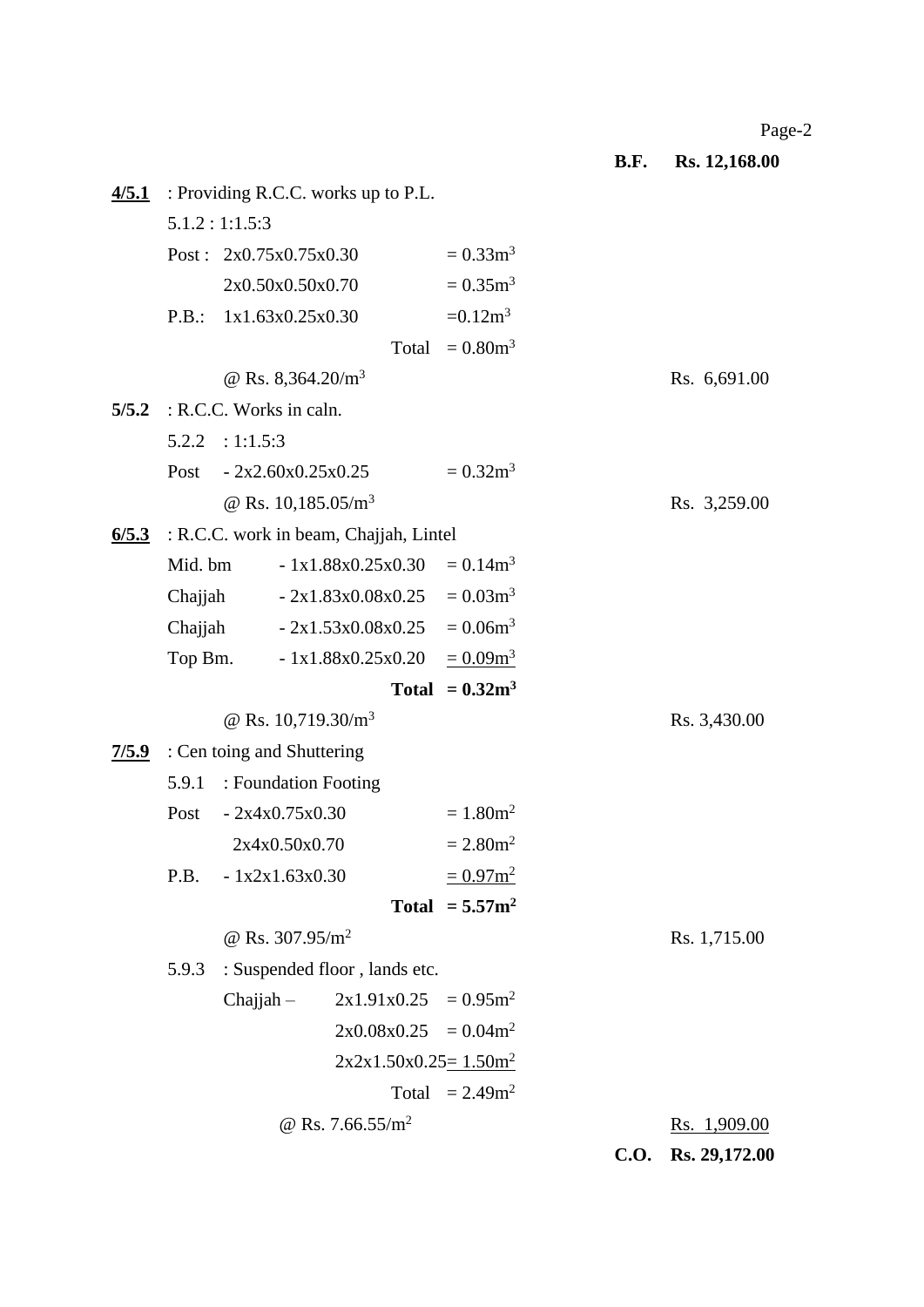**B.F. Rs. 29,172.00**

|              | $5.9.5$ : Beams Lintels                                                  |                                        |                                            |                         |                         |              |               |
|--------------|--------------------------------------------------------------------------|----------------------------------------|--------------------------------------------|-------------------------|-------------------------|--------------|---------------|
|              |                                                                          |                                        | Mid. bm $-1x1.88x0.30x2 = 0.52m^2$         |                         |                         |              |               |
|              |                                                                          |                                        | $1x1.88x0.25 = 0.47m^2$                    |                         |                         |              |               |
|              |                                                                          |                                        | Top bm. $1x2x1.88x0.20 = 0.75m^2$          |                         |                         |              |               |
|              |                                                                          |                                        | $1x1.88x0.25 = 0.47m^2$                    |                         |                         |              |               |
|              |                                                                          |                                        |                                            | Total = $2.21m^2$       |                         |              |               |
|              |                                                                          |                                        | @ Rs. $608.35/m^2$                         |                         |                         |              | Rs. 1,344.00  |
| <u>5.9.6</u> |                                                                          | : Column, Pillars                      |                                            |                         |                         |              |               |
|              |                                                                          | Post $-2x2.60x4x0.25$                  |                                            | $= 5.20$ m <sup>2</sup> |                         |              |               |
|              |                                                                          |                                        | @ Rs. $804.25/m^2$                         |                         |                         |              | Rs. 4,182.00  |
| 8/6.3        |                                                                          | : Brick work with common burnt bricks. |                                            |                         |                         |              |               |
|              |                                                                          | 6.3.2 : Modular bricks                 |                                            |                         |                         |              |               |
|              |                                                                          |                                        | Magazine Wall- $1x1.88x1.29x0.125=0.30m^3$ |                         |                         |              |               |
|              |                                                                          |                                        | Name plate $-1x1.20x0.75x0.125=0.11m^3$    |                         |                         |              |               |
|              |                                                                          |                                        |                                            |                         | Total = $0.41m^3$       |              |               |
|              |                                                                          |                                        | @ Rs. 7814.65/ $m^3$                       |                         |                         |              | Rs. 3,204.00  |
|              | $9/13.2$ : 15mm cement plaster                                           |                                        |                                            |                         |                         |              |               |
|              | 13.2.1 : 1:4                                                             |                                        |                                            |                         |                         |              |               |
|              |                                                                          |                                        |                                            |                         |                         |              |               |
|              |                                                                          |                                        | Name Plate $-1x2x1.20x0.75 = 1.88m^2$      |                         |                         |              |               |
|              |                                                                          | Edges                                  | $-2x0.75x0.13$                             |                         | $= 0.45$ m <sup>2</sup> |              |               |
|              |                                                                          |                                        | $-1x1.20x0.13$                             |                         | $=0.15m^2$              |              |               |
|              |                                                                          |                                        | Magazine $-1x2x2.38x1.79 = 8.52m^2$        |                         |                         |              |               |
|              |                                                                          | Chajjah                                | $-2x2x2.38x0.25$                           |                         | $=2.38m^2$              |              |               |
|              |                                                                          | Chajjah                                | $-2x2x1.50x0.25$                           |                         | $=1.50m^2$              |              |               |
|              |                                                                          | Edges                                  | $-2x2.38x0.13$                             |                         | $=0.61$ m <sup>2</sup>  |              |               |
|              |                                                                          | $Cd.$ ( out)                           | $-2x2.60x0.25$                             |                         | $=1.30m^2$              |              |               |
|              |                                                                          |                                        | $Cd(bottom) -2x3x0.25x0.91$                |                         | $= 1.36m2$              |              |               |
|              | $=1.19$ m <sup>2</sup><br>BM. Top +Btm-2x2.38x0.25<br>Total = $19.34m^2$ |                                        |                                            |                         |                         |              |               |
|              |                                                                          |                                        |                                            |                         |                         |              |               |
|              | @ Rs. 339.70/m <sup>2</sup>                                              |                                        |                                            |                         |                         | Rs. 6,570.00 |               |
|              |                                                                          |                                        |                                            |                         |                         | <b>C.O.</b>  | Rs. 44,472.00 |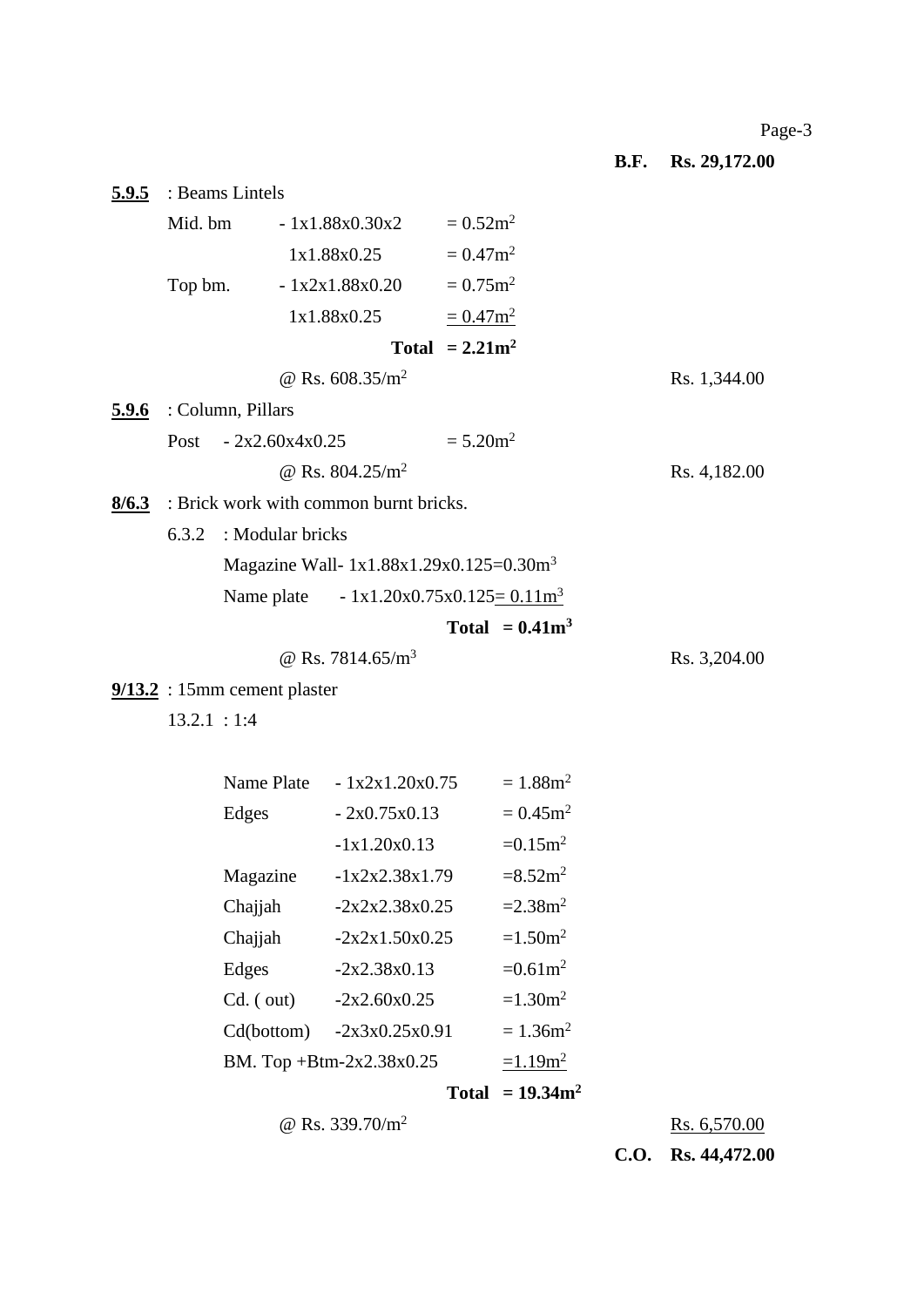#### Page-4

**B.F. Rs. 44,472.00**

# **10/10.16** : Steel works ( Round. Sq.or rectangular) for traces **10.16.1** : Hot Finished Rafter 18.800D for Post- 3x2.70=8.10RM  $@$  Rs. 4.38kg/RM  $=35.47$ kg Post Plate ( 60.80 OD)- 2x4.00=8.00RM  $@$  Rs. 6.19kg/RM  $=49.52$ kg Post ( 76.60 OD)  $-2x3.00 = 6.00$ RM  $-$  2x2.70=5.40RM  $Total = 11.40RM$ @ Rs. 7.93kg/RM =90.40kg Perlin ( 42.9 OD) - 3x4.00=12.00RM  $@$  Rs. 3.80kg/RM  $=45.60$ kg **Grand Total = 220.99kg** @ Rs. 154.90/kg Rs. 34,251.00 **11/12.1**: Providing C.G.S sheet roofing 12.1.3 : 0.63mm thick  $Roof - 1x4.80x3.10 = 14.88m<sup>2</sup>$  $\omega$  Rs. 978.00/m<sup>2</sup> Rs. 14,553.00 **12/11.7** : Cement Concrete pavement in Prop. 1:2:1 Base of floor  $- 1x6.20x3.80x0.10 = 2.35m<sup>3</sup>$ For paver edge-2x6.20x0.20x0.08 =  $0.19m^3$  $1x3.80x0.20x0.08 = 0.06m<sup>3</sup>$ Total  $= 2.60$ m<sup>3</sup>  $\omega$  Rs. 7,958.65/m<sup>3</sup> Rs. 20,692.00 **C.O. Rs. 1,13,968.00**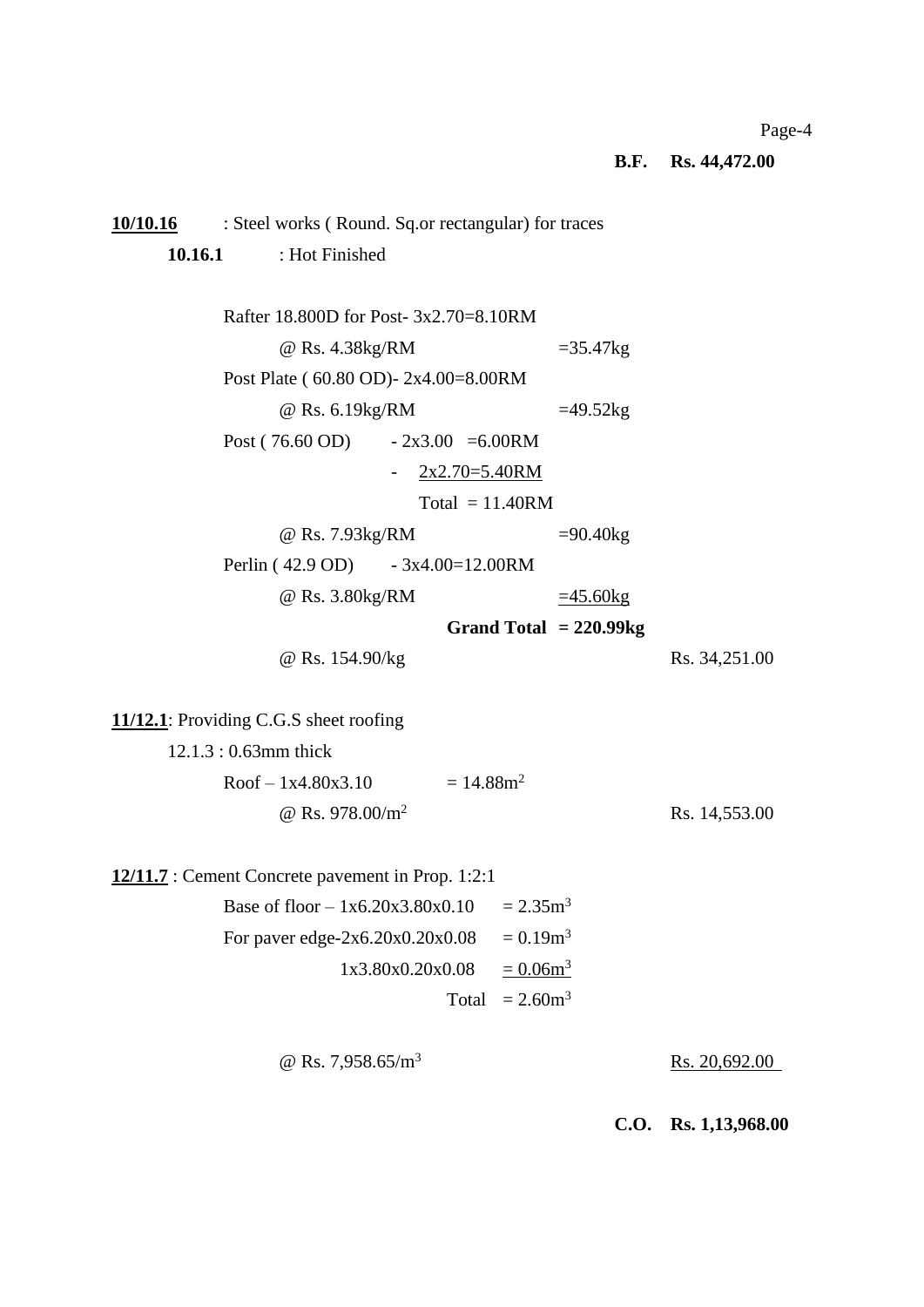Page-5

**B. F. Rs. 1,13,968.00 13/16.91** : Providing and laying pavers block 16.91.2 : 80mm block of M-30 grade  $Floor - 1x5.80x3.40 = 19.72m^2$  $\omega$  Rs. 1,011.20/m2 Rs. 19,941.00 **14/21.1** : Providing and fixing aluminum works for Door, Window of venti .... Separately. 21.1.1 : Fixed portion 21.1.1.1: Anodised aluminum Choukat ( 63x49.50x1.16)mm- 2x1.88 =3.76RM 4x1.29= 5.16RM **Total = 8.92RM**  $@$  Rs. 0.82kg/RM = 7.31kg @ Rs. 433.95/kg Rs. 3,172.00 21.1.2 : For shutters of D, W of V. 21.1.2.1: Annodised Allumimium H- Section ( $41x20x1.5$ )mm –  $2x3x0.60$  = 3.60RM  $@$  Rs. 0.472kg/RM  $= 1.69$ kg A- Section ( $39x20x1.50$ )mm-2x1.29 =2.58RM  $@$  Rs. 0.513kg/RM  $= 1.32$ kg Inter lock ( $39x20x1.50$ )mm  $-2x1.29$  =2.58RM  $\omega$  Rs. 0.574kg/RM  $= 1.48$ kg **Total = 4.49kg** @ Rs. 531.80/kg Rs. 2,388.00 **15/21.3** : Providing and fixing glazing to alluminum D,W 21.3.2 : With float glass panes 5mm thick. Leaf –  $3x0.60x1.25$  =  $2.25m^2$  $\omega$  Rs. 1325.55/m<sup>2</sup> Rs. 2,982.00

**C.O. Rs. 1,42,451.00**